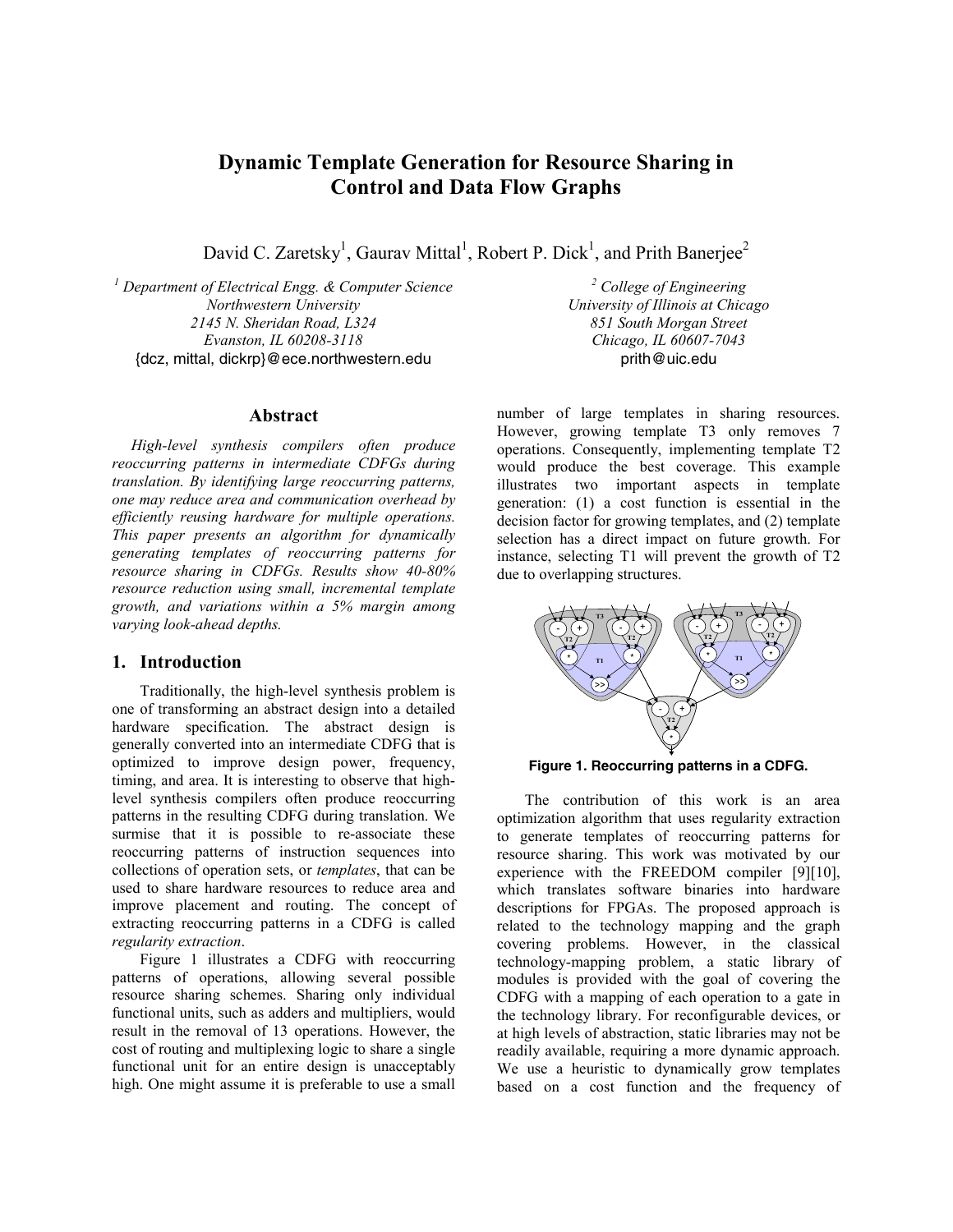reoccurring patterns within the CDFG. We apply backtracking and varying look-ahead depth when growing templates to evaluate the trade off between solution quality and run time.

# **2. Related Work**

Many approaches to resource sharing have been evaluated. The graph-covering problem may be solved optimally using a binate covering formulation. However, this problem is NP-Complete. Villa et al. [8] proposed acceleration techniques based on cost bounding. However, even at its best, binate covering can be slow for large CDFGs.

Many researchers have resorted to heuristics in order to obtain solutions quickly. Memik et al. [2] proposed a method of resource sharing for FPGAs using a combination of five heuristics to merge resources across basic blocks in a CDFG. They assume a technology library is provided for the target FPGA and the operation nodes have been annotated with area and delay measurements. Callahan et al. [1] described a method for mapping operations to FPGAs given a library of templates to match. Prior to performing graph covering, the DAGs are partitioned into trees. However, this can result in a significant area penalty. Chowdhary et al. [5] proposed a dynamic template generation algorithm that considers the complete set of templates for trees and single-output DAGs. The complexity of considering all possible templates can be high. Rao et al. [3] and Kastner et al. [11] proposed methods for extracting templates from DAGs based on incremental template matching. However, these greedy approaches may become trapped in local minima. Guo et al. [4] proposed a similar method for the MONTIUM architecture with a size limit for generating templates. However, the templates are grown based on frequency of occurrence; they do not consider a cost function or discuss the degree to which their solutions deviate from optimality.

# **3. Linear DAG Isomorphism**

The key to regularity extraction is identifying common patterns in a CDFG. Unlike trees, for which dynamic programming may be used to quickly find optimal solutions for template matching, heuristics are commonly used to identify isomorphic patterns in DAGs. Gemini [6] was developed as a means of validating circuit layout through graph isomorphism using a graph coloring technique. Rao et al. [3] proposed a string matching technique for comparing graphs using very simple string formulas, called *K-formulas*. Zibin et al. [7] presented efficient methods of solving the linear isomorphism problem by utilizing commutative and associative properties of operations.

We have implemented a similar linear DAG isomorphism technique using string matching that encapsulates additional properties of each operation, including predicates, sign, precision, and bit-range select. The algorithm takes as input a *nodeset* consisting of a single-rooted DAG, sorted topologically in order of leaves to root. Beginning with the leaves, the algorithm calls a hash function on each node in the *nodeset* to generate a string representation of the operation as a function of its properties and the hash expressions of its input nodes. The hash function uses the associative and commutative properties of operations by sorting the input hash values alphanumerically. Two DAGs are isomorphic if the hash values of their *root* nodes are equivalent.

# **4. Growing Templates**

Templates are grown by first building *nodesets* and then matching DAGs. A *nodeset* is grown by performing a depth-first traversal of a DAG beginning at a root node, and incrementally adding the nodes at each stage of the hierarchy until a maximum *look-ahead* level has been reached, which is bounded by the height of the data flow graph. We consider all permitted levels of look-ahead simultaneously, e.g., a look-ahead value of 2 produces nodesets for lookahead of 0, 1, and 2. When growing subsequent levels, two nodesets may only be combined via their *root* node. Figure 2 shows the nodesets and corresponding hash expressions generated from a DAG with a *lookahead* depth of 2.

The order in which templates are grown is important. If a secondary path exists between a nodeset and a joining node in which an intermediate node lies, the joining node may not be added to the set unless the node on the intermediate path is first included. Otherwise, a cycle is produced. In Figure 2, the subtract node has a *reconverging path* through the multiply operation to the root. Had the subtract node been added first, the multiply node would become both an input and output to the nodeset, resulting in a cycle. Consequently, the multiply node is added in the second stage, and the subtract node is added in the third stage.

In each stage of template growth, we check for *reconverging paths* by performing a depth-first traversal of all paths from a node before adding it to a nodeset. A path containing a node that does not belong to the nodeset is said to have diverged. The presence of any subsequent nodes along the same path that belong to the nodeset indicates a *reconverging path*.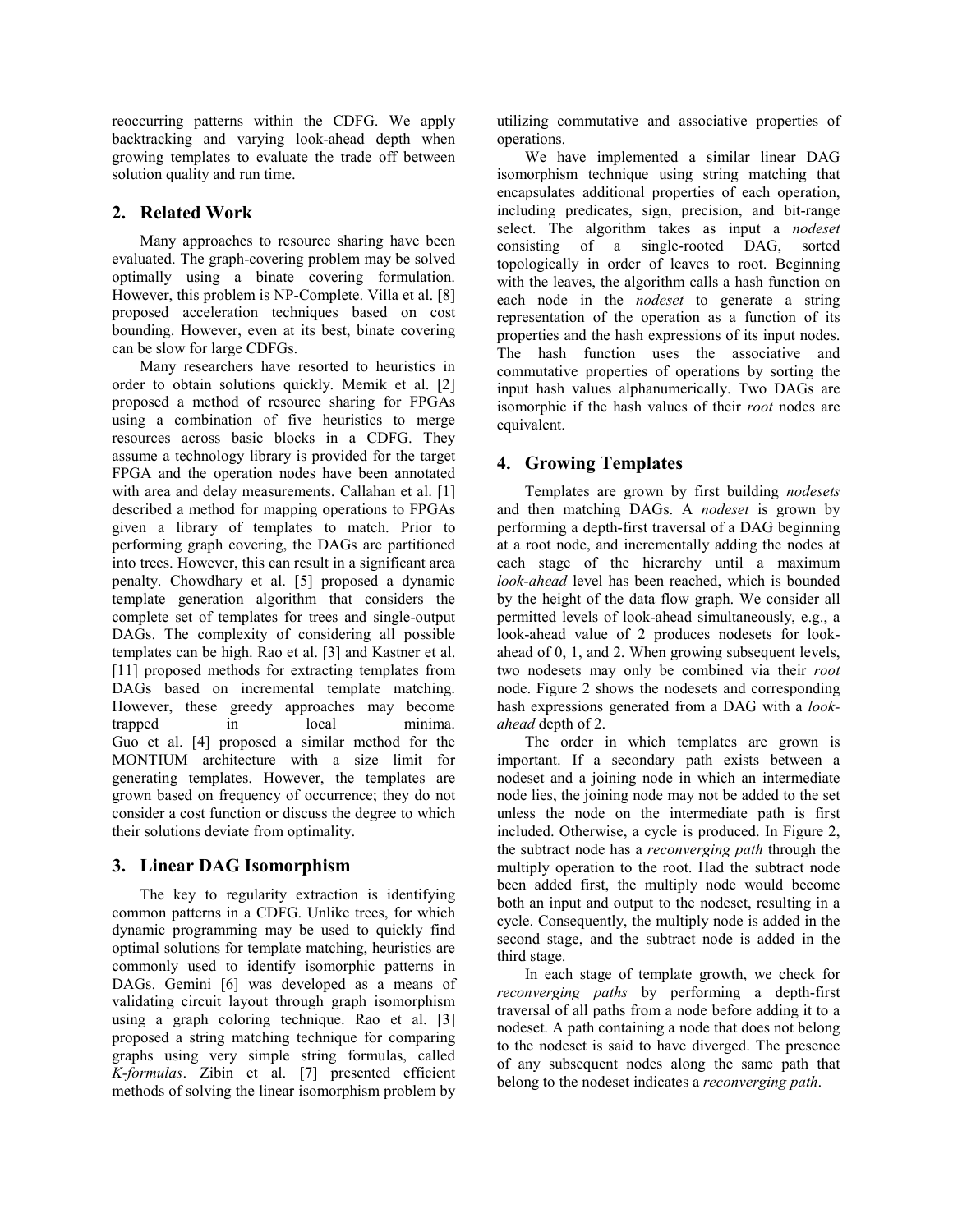

**Figure 2. Generated nodesets and expressions.** 

## **5. Template Matching and Selection**

Each nodeset is added to a *table of expressions* under its respective hash key value, resulting in a complete mapping of expressions to a list of equivalent nodesets. During this procedure it is necessary to remove any overlapping nodesets that arise locally within each set of template matches. Villa et al. [8] describe a method of obtaining a close approximation of the maximal independent set using an adjacency matrix, in which the number of nodesets is maximized by first selecting those that conflict with the least number of nodesets, and then eliminating any rows/columns that intersect with a '1'. Expressions with less than two matches are pruned, since there is no benefit to instantiating single-match templates.

Once the table of possible template matches is constructed, template matches are selected for implementation from the table of expressions using a cost function based on the number of operations covered, less the cost of implementing the template with replicated hardware (see Section 6). Different techniques may be considered when choosing a cost function. If precise area measurements are available for operations, it may be feasible to obtain nearly minimal area solutions. For our purposes, we chose a wiring cost for several reasons. First, it is often difficult to approximate the area cost at an abstract level, since we must predict how the resulting CDFG will be translated to hardware. Second, we wish to give preference to large, complex networks in order to reduce interconnect and simplify routing. Finally, reducing the nets effectively reduces the area as well.

After selecting a template from the table of expressions, all remaining nodesets in the table that conflict with these matches are pruned. This process continues until the table is either empty or no suitable matches are found. The next level of nodesets is then grown and added to the table of expressions, followed by selection of new template matches. During this process, some template matches may be combined into larger ones, possibly resulting in single template matches. These matches are pruned and its nodes are added back to the pool for future template matching, since they produce no cost benefit

### **6. Building Template Structures**

To ensure that a template performs the same function for all isomorphic DAG structures, it must have a tree structure. The disadvantage of this approach is that it may result in an increase in area. However, this increase is bounded because it is possible to prune a template if it is deemed too costly to implement for the number of available matches. The template tree structure can be constructed from any of the matched nodesets by decomposing the DAG into a tree using a post-order traversal, beginning at the root node. For each template match, we identify all fanin and fanout nodes with edges to external operations, adding them as input and output ports to the template.

#### **7. Dynamic Resource Sharing**

Figure 3 presents a *Resource Sharing* algorithm, comprised of the techniques described in this paper. The procedure takes as input a graph *G*, a *cost function* for template selection, a *look-ahead* value for generating the table of template expressions, and a *backtracking* value. As described earlier, each template selection impacts future template growth. Thus, the question arises: if the second, third, or fourth best template expression were chosen first, how would this affect the end results?

Using backtracking, we can evaluate how well the solution compares with optimality by selecting the *i th* best template expression first, and then selecting the implementation of templates with the best cost at the end of each iteration. The backtracking depth is bounded by the size of the table of expressions.

|                | ResourceSharing(G, costfunc, look ahead, backtrack) |  |  |  |  |  |  |  |  |  |  |  |
|----------------|-----------------------------------------------------|--|--|--|--|--|--|--|--|--|--|--|
| $\mathbf{1}$   | $best$ T = NULL                                     |  |  |  |  |  |  |  |  |  |  |  |
| $2^{\circ}$    | best $cost = 0$                                     |  |  |  |  |  |  |  |  |  |  |  |
| $\overline{3}$ | changes = $true$                                    |  |  |  |  |  |  |  |  |  |  |  |
| $\overline{4}$ | while ( changes ) do                                |  |  |  |  |  |  |  |  |  |  |  |
| 5              | changes = $false$                                   |  |  |  |  |  |  |  |  |  |  |  |
| 6              | E maps exprs to nodeset lists                       |  |  |  |  |  |  |  |  |  |  |  |
| 7              | T maps templates to nodeset lists                   |  |  |  |  |  |  |  |  |  |  |  |
| 8              | GenerateTableOfExprs(G, E, look ahead)              |  |  |  |  |  |  |  |  |  |  |  |
| 9              | for $i = 0$ to min(backtrack+1, E.size) do          |  |  |  |  |  |  |  |  |  |  |  |
| 10             | $SelectTemplate Matches(E, T, i, costfunc)$         |  |  |  |  |  |  |  |  |  |  |  |
| 11             | for each template t in T do                         |  |  |  |  |  |  |  |  |  |  |  |
| 12             | template cost += GetCost(t, costfunc)               |  |  |  |  |  |  |  |  |  |  |  |
| 13             | if template cost > best cost then                   |  |  |  |  |  |  |  |  |  |  |  |
| 14             | best cost = template cost                           |  |  |  |  |  |  |  |  |  |  |  |
| 15             | $best T = T$                                        |  |  |  |  |  |  |  |  |  |  |  |
| 16             | changes = $true$                                    |  |  |  |  |  |  |  |  |  |  |  |
| 17             | BuildTemplates(G, best T)                           |  |  |  |  |  |  |  |  |  |  |  |

**Figure 3. Pseudo-code for resource sharing.**